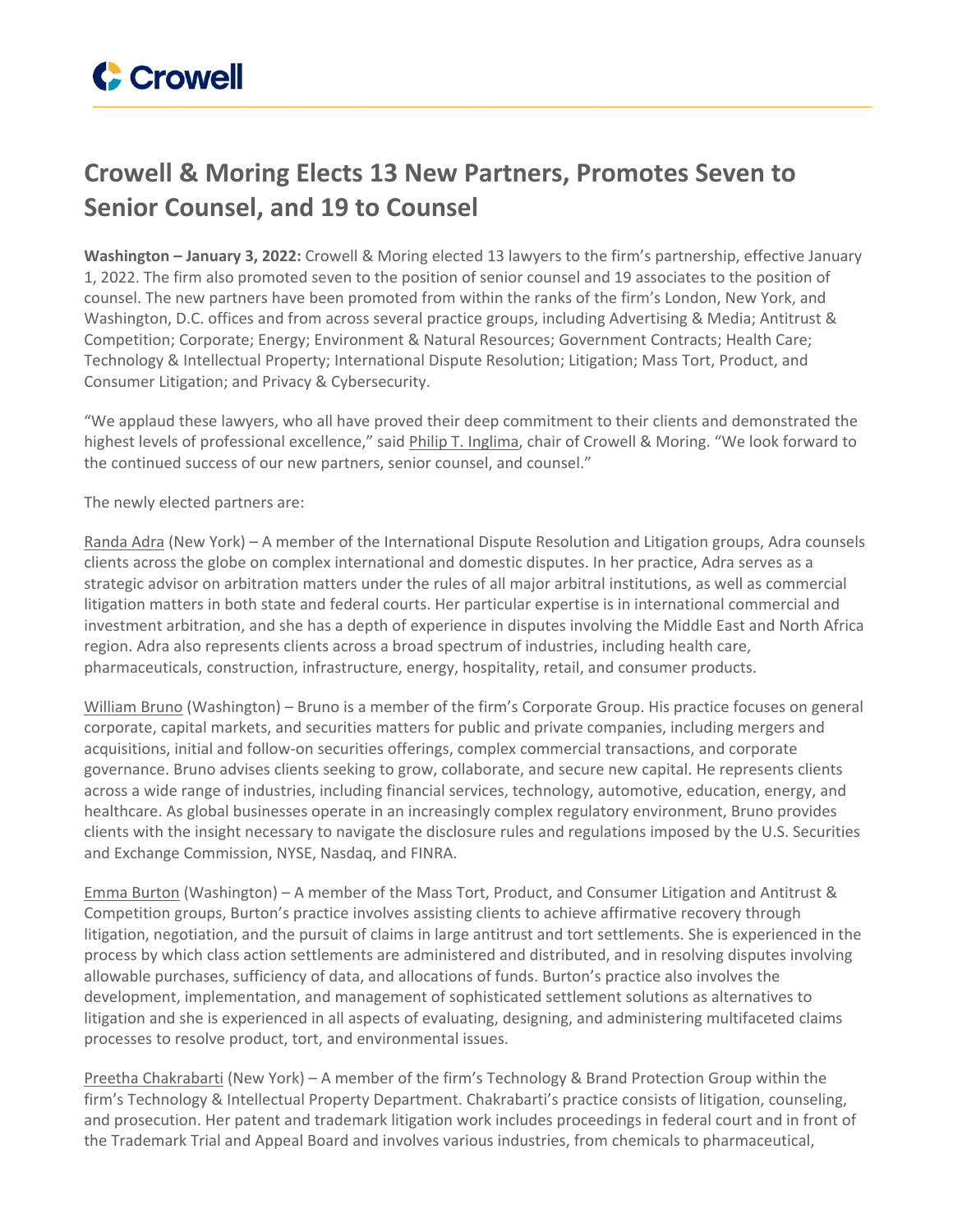

biotech, software, apparel, fashion, retail, luxury, beauty, and wearable technology. Chakrabarti also performs due diligence relating to intellectual property issues in corporate transactions and assists clients with trademark clearance, portfolio management, and the filing of trademark and patent applications with the U.S. Patent and Trademark Office. From 2019-2020, Chakrabarti served as a judicial law clerk for the Honorable O. Rogeriee Thompson of the U.S. Court of Appeals for the First Circuit.

[Christian](https://www.crowell.com/professionals/Christian-Curran) Curran (Washington) – Curran is a member of the Government Contracts Group. His practice focuses on government contracts litigation and counseling, including bid protests, government investigations, and compliance with federal and state procurement laws and regulations. Curran has broad experience in the government contracts arena, including bid protest litigation at both the Government Accountability Office and the Court of Federal Claims, contract claims before the Armed Services Board of Contract Appeals, prime-sub disputes, internal investigations, mandatory disclosures, transactional due diligence, Defense Contract Audit Agency audits, and compliance assessments.

Paul [Freeman](https://www.crowell.com/professionals/Paul-Freeman) (New York) – A member of the firm's Environment & Natural Resources and Government Contracts groups. Freeman brings two decades of diverse experience advising clients in the energy, maritime, and aerospace and defense industries on a range of issues, with a primary emphasis on matters involving enforcement defense, internal investigations, litigation, and risk management. Freeman represents clients in response to investigations by, or inquiries from, a range of regulators, particularly the U.S. Environmental Protection Agency and the U.S. Department of Justice, and routinely conducts internal investigations involving supply chain risks, ethics, quality systems, contract compliance, and potential false claims. Most recently, Freeman has advised on the emerging intersections of climate change and the pursuit of environmental justice with government contracting.

Kelly [Hightower](https://www.crowell.com/professionals/Kelly-Hibbert) Hibbert (Washington) – Hibbert is a member of the firm's Health Care Group. She focuses her practice on complex commercial litigation before federal and state courts, administrative agencies, and arbitral forums. She is also experienced in defending government investigations involving False Claims Act allegations. In addition to her work as defense counsel, Hibbert represents health care clients pursuing recovery of monies lost as a result of fraud, waste, and abuse. Hibbert represents clients in multiple spaces within the health care industry, including health benefit plans, electronic health record providers, pharmaceutical and medical device manufacturers, pharmaceutical distributors, acute-care hospitals, skilled nursing facilities, long-term care providers, rehabilitation centers, and individual health care providers.

Joshua [Lindsay](https://www.crowell.com/professionals/Joshua-Lindsay) (Washington) – A member of the International Dispute Resolution Group, Lindsay represents clients through the arbitration and litigation of complex disputes, with particular expertise in commercial construction disputes concerning large-scale public and private infrastructure projects. Lindsay has first-chair trial experience practicing in state and federal courts, as well as in proceedings before domestic and international arbitration tribunals. His expertise in construction law is complemented by his professional background as a nuclear power engineer and his years of experience working alongside leading technical, delay, and quantum experts. Prior to his legal career, Lindsay served as a surface warfare and nuclear power engineering officer in the U.S. Navy.

Gordon [McAllister](https://www.crowell.com/professionals/Gordon-McAllister) (London) – McAllister is a member of the firm's International Dispute Resolution, Technology & Intellectual Property, and Antitrust & Competition practice groups. He represents clients from around the globe, helping to resolve their most complex disputes and advising in all aspects of commercial and investment arbitration. In addition, his practice involves a wide variety of commercial litigation, including the pursuit of antitrust claims. McAllister's practice has an increasing focus on intellectual property disputes, particularly in the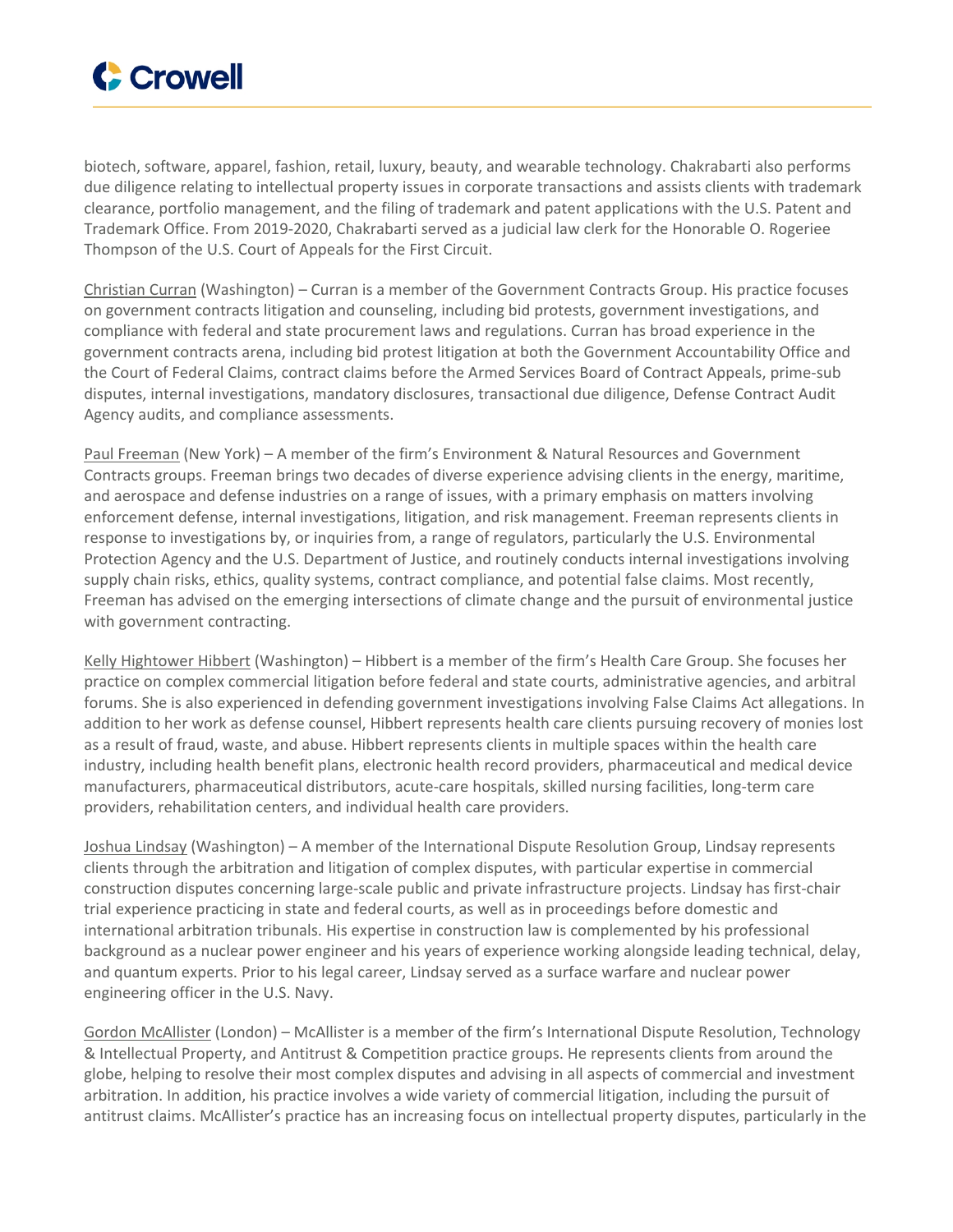

pharmaceuticals sector, where he has advised a number of clients on IP protection strategies, and in relation to contentious licensing matters.

Julia Milewski (Washington) – A member of the Litigation Group, Milewski's practice focuses on complex civil litigation in state and federal courts across the country, domestic and foreign alternative dispute resolution, and counseling clients on corporate compliance. She has a depth of experience in trade secret, class action, commercial, and cybersecurity litigation, is a managing editor of the *Crowell & Moring Trade [Secrets](https://www.crowelltradesecretstrends.com/) Trends* blog, and has been published in national publications on issues ranging from class certification to hot topics in trade secrets. Milewski is an active litigator, representing clients in a variety of industries including technology and cybersecurity companies, telecommunications companies, real estate developers, global pharmaceutical companies, and airlines and railroads.

[Steve](https://www.crowell.com/professionals/Steven-Ryan) Ryan (Washington) – Ryan is a member of the Corporate Group, where he advises companies, entrepreneurs, and investors on venture capital, mergers & acquisitions, and general corporate governance matters with a strong emphasis on representing private high-growth companies and venture capital investment firms. He focuses his work with venture-backed companies and founders to practically solve complex issues, develop strategies to navigate risks while achieving business objectives, and efficiently execute to drive business results. He routinely serves as outside general counsel to clients, assisting them with Board Governance, evaluating and executing financing alternatives, securing and protecting intellectual property, stakeholder management, and accessing and managing specialized legal resources.

Robert [Sneckenberg](https://www.crowell.com/professionals/Robert-Sneckenberg) (Washington) – A member of the Government Contracts Group, Sneckenberg litigates highstakes bid protests and contract claims on behalf of government contractors in federal and state courts and administrative tribunals. He is a critical strategic advisor who prioritizes partnering with his clients to identify and achieve the most cost-effective and lasting resolution in each unique matter. Sneckenberg's litigation frequently involves complex subject matter such as cost accounting disputes, energy savings performance contracting, and organizational conflicts of interest, and stretches across industries including aerospace and defense, construction, health care, information technology, and professional services.

[Matthew](https://www.crowell.com/professionals/Matthew-Welling) Welling (Washington) – A member of the Privacy & Cybersecurity and Energy groups, Welling has a deep technical background that he leverages to represent clients in a wide range of counseling and regulatory matters. He regularly leads cyber incident response matters for clients across diverse industries, with significant experience working with victims of advanced persistent threat actors and ransomware attacks. He also frequently leads compliance reviews, risk assessments, the development of corporate policies and procedures, such as incident response plans, and designing and facilitating cyber and privacy-focused tabletop. As part of the firm's Digital Transformation initiative, Welling advises clients on security and regulatory issues related to blockchain applications, helps clients navigate service provider relationships, and is currently engaged with clients developing novel blockchain and DLT projects in multiple industries.

Crowell & Moring attorneys promoted to senior counsel are: [Jurgen](https://www.crowell.com/professionals/Jurgen-Figys) Figys and Karl [Stas](https://www.crowell.com/professionals/Karl-Stas) in Brussels; [Scott](https://www.crowell.com/professionals/Scott-Bittman) [Bittman,](https://www.crowell.com/professionals/Scott-Bittman) John [Clark,](https://www.crowell.com/professionals/John-Clark) [James](https://www.crowell.com/professionals/James-Ohlig) Ohlig, and Robert [Waldner](https://www.crowell.com/professionals/Robert-Waldner) in New York; and Carolyn Wagner in Washington.

Crowell & Moring associates promoted to counsel are: [Lorenzo](https://www.crowell.com/professionals/Lorenzo-Di-Masi) Di Masi in Brussels; Uri [Niv](https://www.crowell.com/professionals/Uri-Niv) in Los Angeles; [Adam](https://www.crowell.com/Professionals/Adam-Colman) [Colman](https://www.crowell.com/Professionals/Adam-Colman), [Miriam](https://www.crowell.com/professionals/Miriam-Karam) Karam, and Seye [Olufunwa](https://www.crowell.com/professionals/Seye-Olufunwa) in London; Frank [Jaklitsch,](https://www.crowell.com/professionals/Frank-Jaklitsch) Robert [Kornweiss](https://www.crowell.com/Professionals/Robert-Kornweiss), Mara [Lieber,](https://www.crowell.com/Professionals/Mara-Rose-Lieber) and Maria [Vanikiotis](https://www.crowell.com/Professionals/Maria-Vanikiotis) in New York; and Jillian [Ambrose,](https://www.crowell.com/Professionals/Jillian-Ambrose) Luke [Bresnahan,](https://www.crowell.com/Professionals/Luke-Bresnahan) [Stephanie](https://www.crowell.com/Professionals/Stephanie-Crawford) Crawford, [Christopher](https://www.crowell.com/Professionals/Christopher-Garcia) Garcia, Eduardo [Mathison,](https://www.crowell.com/Professionals/Eduardo-Mathison) Lee [McMahon,](https://www.crowell.com/Professionals/Ashley-Lee-McMahon) [Nimrah](https://www.crowell.com/Professionals/Nimrah-Najeeb) Najeeb, Liam [O'Reilly,](https://www.crowell.com/Professionals/William-OReilly) [Christopher](https://www.crowell.com/Professionals/Christopher-Pinto) Pinto, and Kate [Watkins](https://www.crowell.com/Professionals/Kate-Watkins) in Washington.